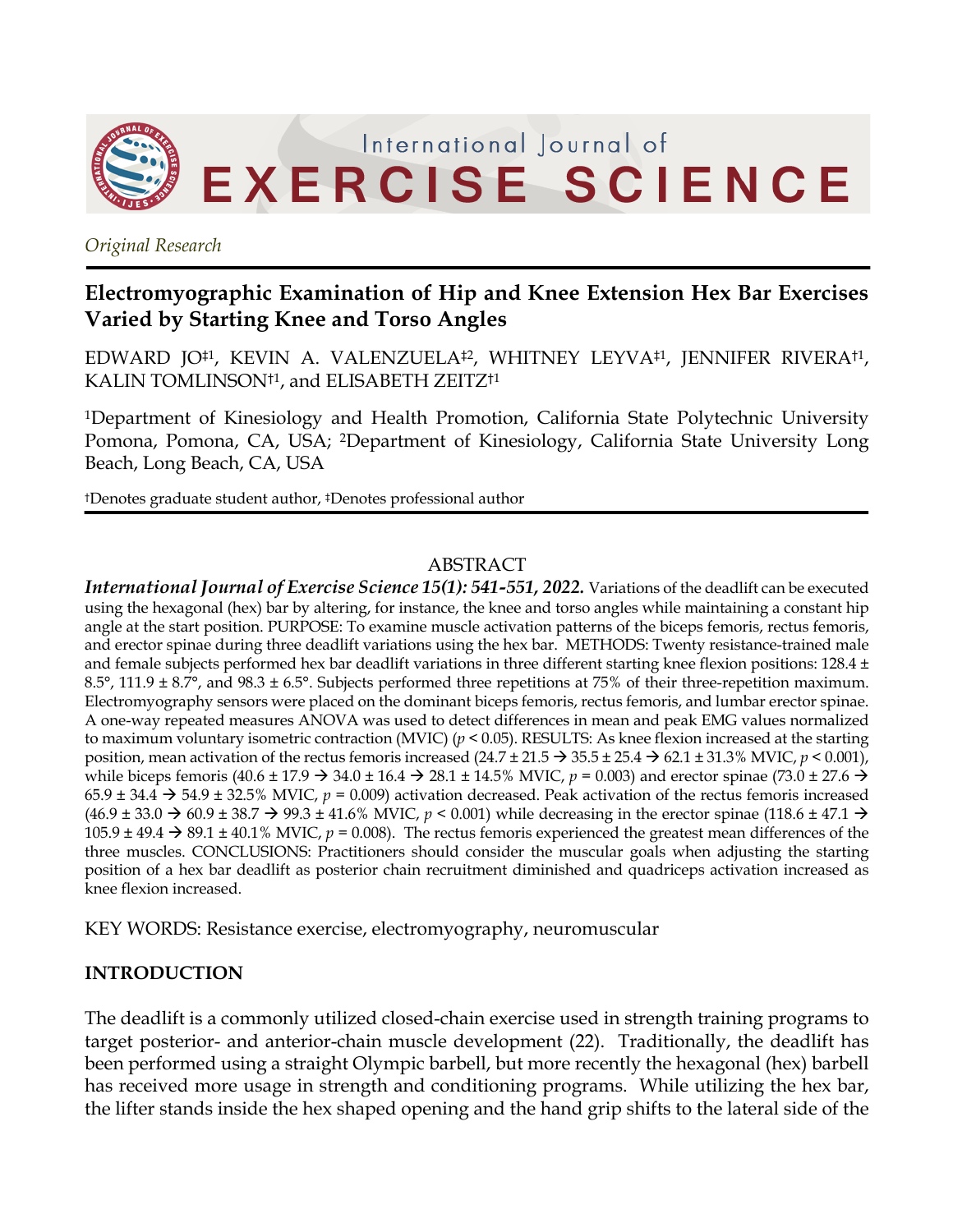body rather than being positioned in front of the body (17). By shifting the bar grips towards the lateral side of the body, the mechanics of the lifter may change. This shift in weight has been shown to allow for heavier loads to be lifted, lifts to be completed faster, accelerated for longer, produce larger forces, more mechanical work, and greater power development than the conventional bar deadlift (14). Part of the reasoning behind these changes is the altered body position when utilizing the hex bar. It has been suggested that the hex bar allows for a lower hip position than a conventional deadlift, which increases the amount of quadriceps activation (6, 16) and places the exercise somewhere between a deadlift and a squat in terms of mechanics. In other words, the hex bar allows the user to distribute the load closer to the body, i.e., hands directly below hips vs. hands in front of tibia like during the traditional DL.

As with any lift, it is possible to alter the starting position of the lift, which will in turn alter the mechanical output of the lifter. In comparison of the sumo deadlift to a traditional deadlift, the sumo elicits a more upright posture (reduced spinal flexion) which has been shown to increase biceps femoris activity while decreasing lumbar torque, as evidenced by decreased erector spinae activity (10, 18). A more upright trunk angle at the start of the deadlift reduced erector spinae activity while a more flexed knee increased quadriceps activity (21). The Romanian deadlift (RDL) position has been shown to elicit more lower back dependency and inefficient use of both the hamstring and glutes (8). This further illustrates that starting position of the exercise can change muscle recruitment and output patterns for the lifter. It has been suggested that no differences exist in joint angles with respect to hexagonal and conventional barbells in the ankle, knee, and hip (17), however the exact same starting knee position (135°) was utilized for both lifts.

To date, two studies have performed an electromyographical (EMG) analysis of the deadlift exercise using a hexagonal (hex) barbell in comparison to the standard straight Olympic style barbell (1, 6). Although data indicated a differential EMG pattern, particularly in the quadriceps, hamstrings, and lower back muscles, between the two apparatuses/variations, it cannot be ascertained whether these effects were influenced by technique, such as altered starting phase angles in related joints. This presents a limitation to these prior studies as it can be argued that altered EMG profiles during the deadlift could be explained by differences in starting phase joint angles, especially in the knee, and torso inclination, as opposed to the barbell type selected. The hex bar affords the capacity to manipulate the starting knee angle across a wider range of flexion while maintaining a constant hip angle in comparison to the straight bar. This would also allow for a greater range of torso angles relative to the ground such that with greater knee flexion at the starting phase, one would have a more upright/less parallel torso position and vice versa. Thus, multiple variations of the deadlift/hip hinge exercise can be executed using the hex bar with each variation differentiated, for instance, by starting knee and torso angles while maintaining a constant hip angle. These variations would plausibly accompany alterations to the overall EMG profile; however, no data exists to objectively substantiate these effects.

The purpose of this study was to examine and compare the EMG patterns of the biceps femoris, rectus femoris, and erector spinae during three deadlift/hip and knee extension exercise variations using the hexagonal/hex barbell. The primary objective was to determine, in college-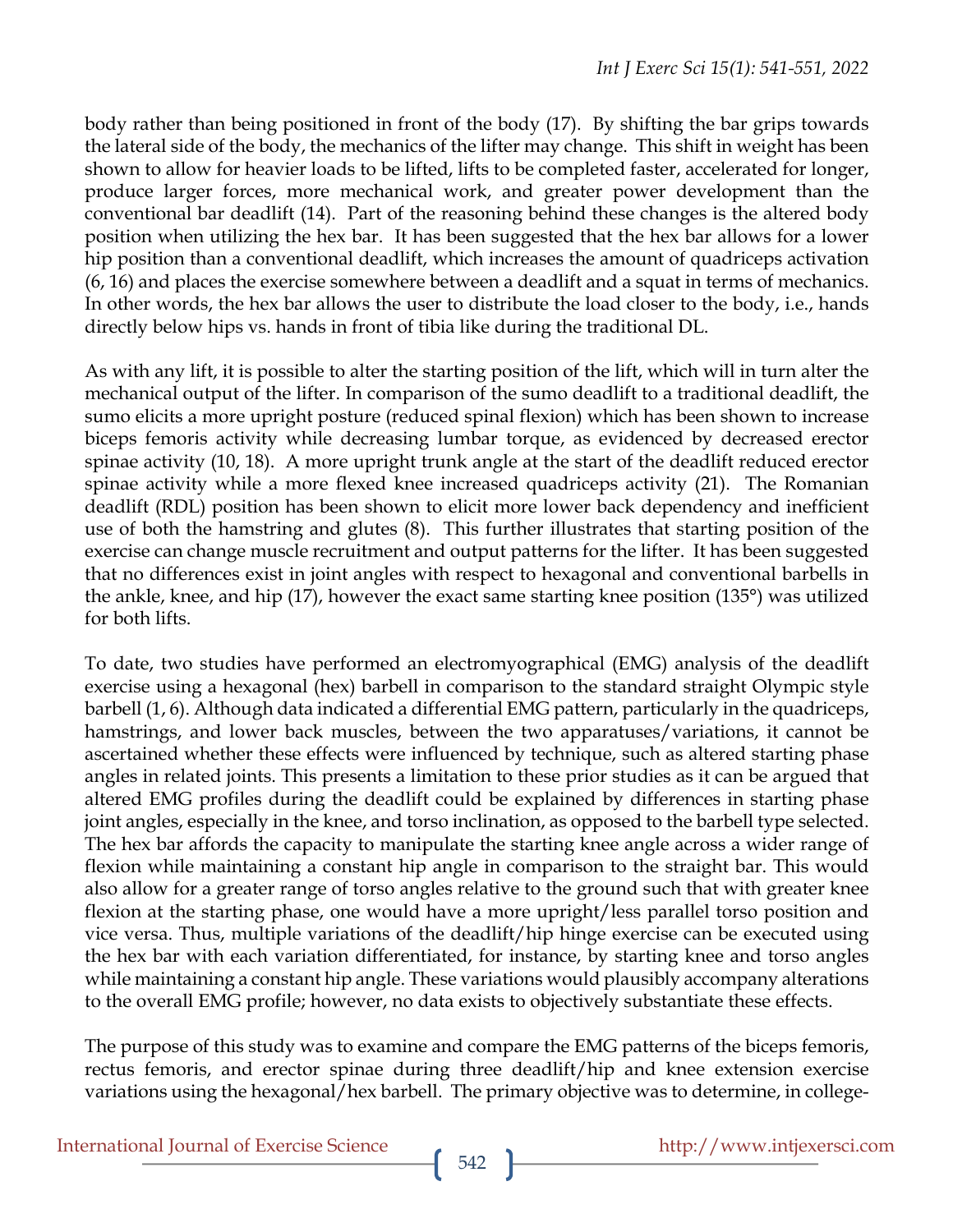age, male and female, recreationally resistance-trained subjects, the degree by which starting knee and torso angle variations during hex bar hip+knee extension exercise alters the mean and peak activation of the biceps femoris, rectus femoris, and lumbar erector spinae while maintaining constant hip angle at starting position. We hypothesized that when hip angle remains constant, a hip extension hex bar exercise with greater knee flexion and more upright torso angle at the starting position would increase activation of the knee extensor (rectus femoris) and decrease activation of hip and back extensors (biceps femoris and erector spinae) compared to exercises with less knee flexion and more parallel torso angle at the starting position.

# **METHODS**

## *Participants*

Based on the assumption that a significant effect for normalized EMG amplitude is associated with  $\rho$  = 0.85, with 20 subjects, we would have 80% power to demonstrate a significant ( $p < 0.05$ ) effect. Healthy college-aged, male (*n* = 10, age = 20.8 ± 1.5 y, bodyweight = 172.8 ± 19.9 kg, height = 173.2 ± 5.3 cm) and female (*n* = 10, age = 21.7 ± 1.8 y, bodyweight = 69.5 ± 16.8, height = 152.9 ± 37.0 cm), resistance trained subjects were recruited for this study (*N* = 20). Prior to participation, each subject completed a pre-participation exercise and health history questionnaire and signed a document of informed consent. Subjects met the following inclusion criteria: 1) age = 18 to 32 years and 2) resistance trained which was defined herein as a resistance training history of 3 days per week for the past 6 months and has performed the deadlift exercise at least 1 day per week for the past 6 months. Subjects were excluded from participation if they reported a medical or surgical history that would contraindicate the experimental protocol and/or confound the interpretation of results. These included, but were not limited to: 1) cardiovascular, pulmonary, metabolic, or renal diseases, 2) hypertension, 3) smoking, 4) use of any medication, including those with cardiovascular, pulmonary, hyperlipidemic, hypoglycemic, or hypertensive effects, and 5) musculoskeletal or orthopedic conditions. The Institutional Review Board at California State Polytechnic University, Pomona approved the protocol. This research was carried out fully in accordance to the ethical standards of the International Journal of Exercise Science (19).

#### *Protocol*

A randomized, counterbalanced, crossover design was implemented for this study. Surface EMG of the biceps femoris, rectus femoris, and lumbar erector spinae was examined across three deadlift/hip + knee extension exercises performed on the hex bar each differentiated by starting phase knee, torso, and ankle angle with a constant hip angle (~60-70 degrees of flexion depending on subject's arm length): Variation A was similar in the general characteristics of an elevated Romanian Deadlift which involved a knee angle of 145-150 degrees at the starting position; Variation B was generally characteristic of a conventional elevated straight bar deadlift which involved a knee angle of 105-115 degrees at the starting position; and Variation C was representative of a conventional/typical hex bar deadlift which involved a knee angle 95-100 degrees at the starting position (Figure 1). Procedures for each variation and confirming that each variation had distinct starting knee, torso, and ankle angles are detailed below. Subjects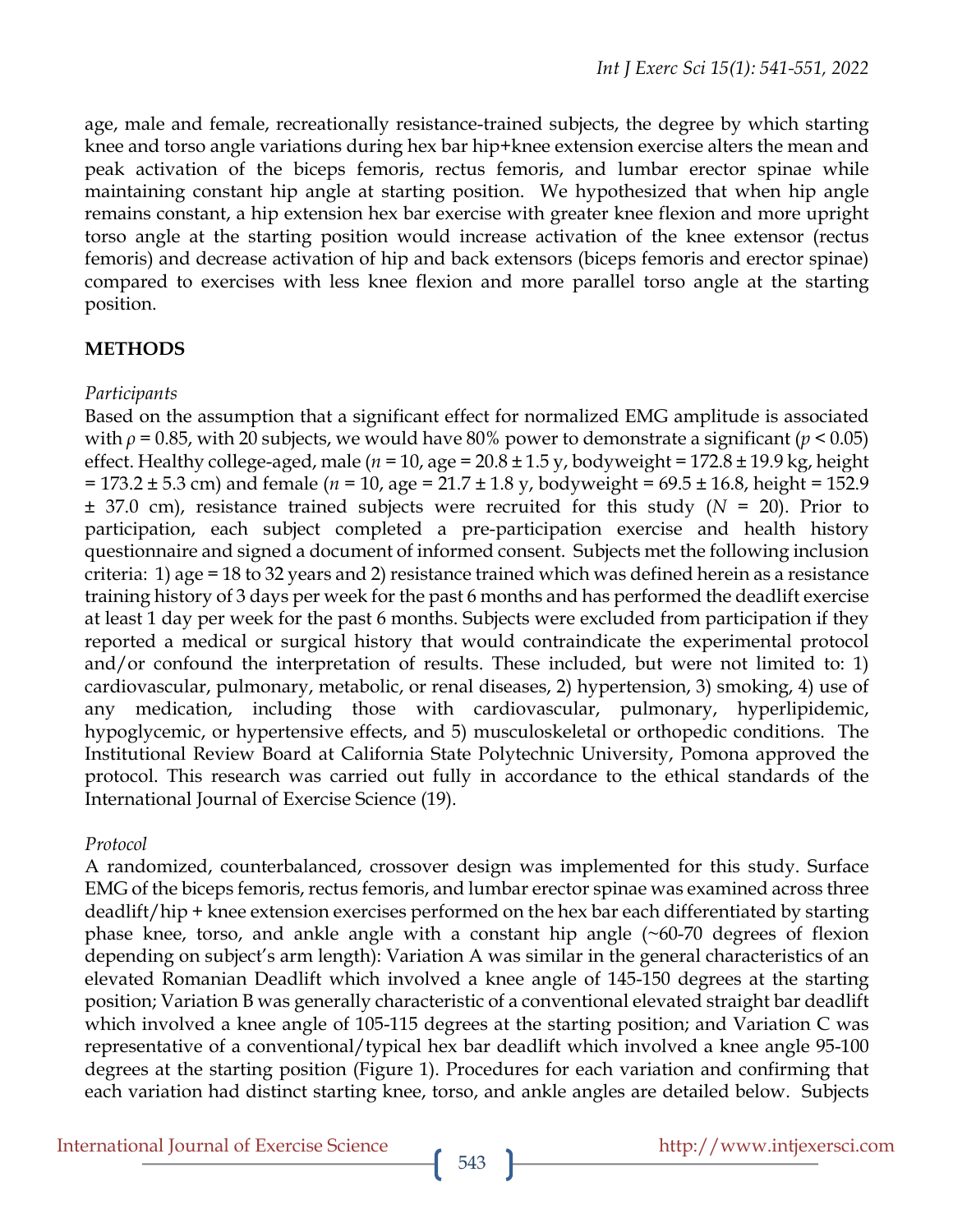were required to visit the laboratory on 2 separate occasions. During Visit 1, subjects first signed an informed consent and completed an exercise and health history questionnaire. Afterwards, subjects underwent anthropometric measures which included body height, weight in addition to femur, torso, and arm lengths followed by body composition assessment via multi-frequency bioelectrical impedance. Next, subjects performed a three-repetition maximum (3RM) assessment for the conventional hex bar deadlift. For Visit 2, wireless EMG sensors were placed on the subject's biceps femoris, rectus femoris, and lumbar erector spinae. Subjects then performed 3 repetitions of each exercise variation using a load equal to 75% of the predetermined 3RM. Thus, a constant absolute load was employed for all three exercise variations (10). Afterwards, EMG data was obtained during a maximum isometric voluntary contraction for each muscle to obtain values for normalization of EMG data acquired during the trials. Data from all repetitions were used for subsequent analysis.

*Hex Bar Exercise Variations and Analysis of Starting Position:* The three deadlift/hip + knee extension exercises using the hex bar were differentiated by static knee, torso (relative to the ground), and ankle angles at the starting position which was determined using a goniometer and subsequent video/still frame analysis prior to execution (used for data analysis) (Figure 1). Variation A required a knee angle of 145-150 degrees at the starting position with arms straight and slightly in front of the shins. Variation B involved a knee angle of 105-115 degrees at the starting position with arms straight and slightly in front of the shins. Variation C incorporated a knee angle 95-100 degrees at the starting position with arms in line with the ankles. The subject maintained a straight arm for each variation. Starting hip angle remained constant between 60- 70 degrees of flexion (depending on subject's arm length) across all three exercise variations. Thus, with a constant starting hip angle, manipulation of starting knee angle altered the starting torso angle (relative to the ground) such that the torso became less parallel to the ground and more upright from Variation A to C. Prior to each variation trial, subjects were positioned with the aid of a makeshift device/guide that allowed the subjects to match their knee and ankle angles to the guide set to the required angles. Subjects were provided multiple practice attempts to adjust themselves into the proper starting position before performing the trial. Video of each trial from starting position to the completion of the last repetition was taken with a video camera connected to video analysis software (Noraxon, USA, Inc., Scottsdale, AZ, USA). Knee, hip, torso, and ankle angles were measured on a still frame of the starting position immediately prior to first ascent (confirmed by a change in joint angles and EMG amplitude) using the analysis software program. The camera was kept in a fixed position relative to the subject for each recording. A single investigator conducted all analysis of joint angles with good intra-rater reliability (intraclass correlation = 0.92). Each repetition was performed using a 1- and 2- second concentric and eccentric tempo, respectively. A constant absolute load was administered across all three exercise variations which equated to 75% of the subject's 3RM for the conventional hex bar deadlift. A 1-second pause was required between each repetition, and a 2-minute rest was given between each exercise variation. The order in which the three variations/conditions were implemented was randomized and counterbalanced. Each trial was supervised by a Certified Strength and Conditioning Specialist who provided verbal cues and feedback to the participants.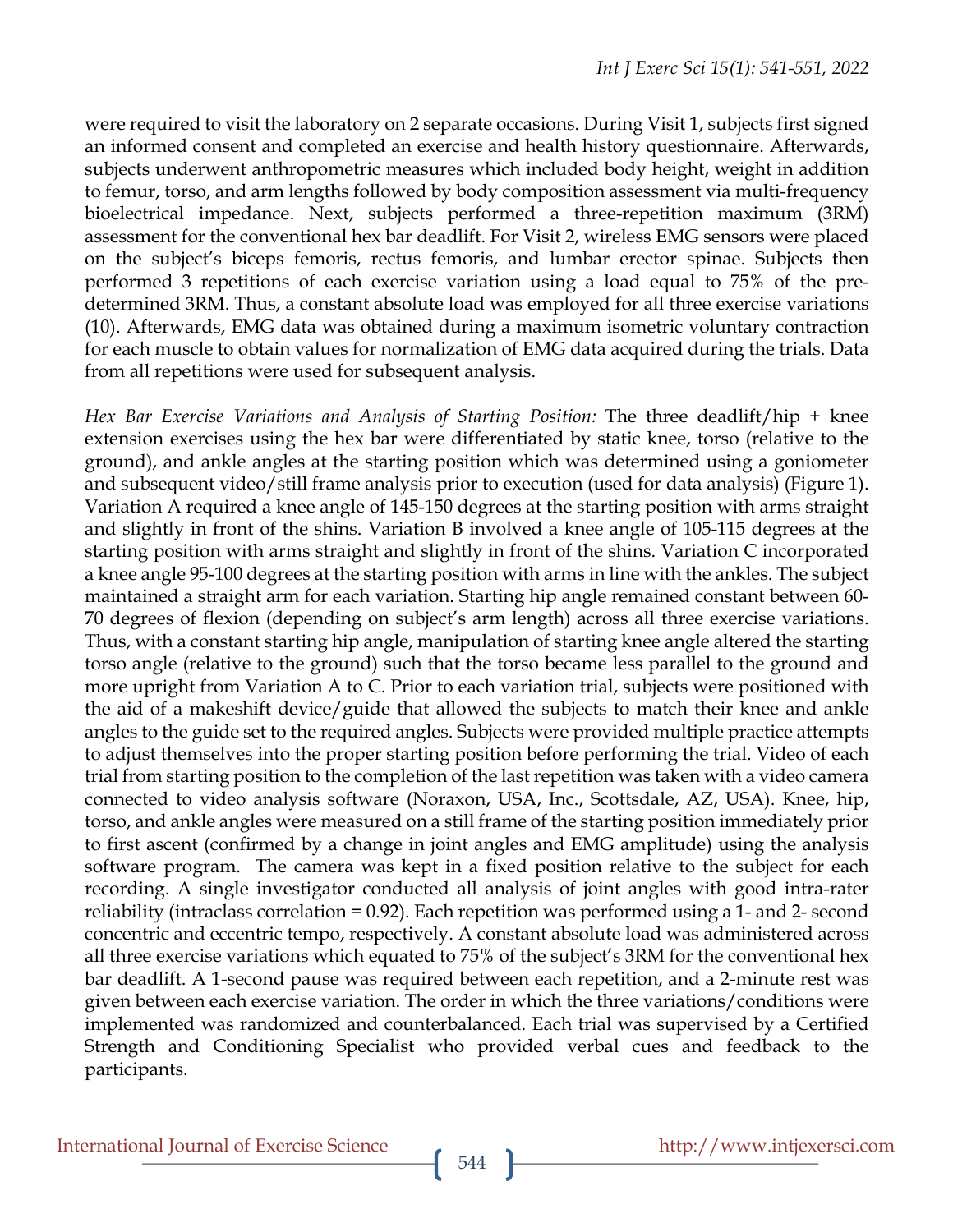

**Figure 1.** Variations A, B, and C and Mean Starting Torso, Knee, and Ankle Angles. Figures are intended as a general depiction of experimental hex bar exercise variations. Starting hip angle remained constant between 60-70 degrees of flexion (depending on subject's arm length) across all three exercise variations. Data presented as mean ± SD.

*Surface Electromyography:* The wireless Noraxon DTS EMG system (Noraxon USA Inc., Scottsdale, AZ, USA) was used to measure surface EMG activity during the three exercise variations. The Noraxon data acquisition and analysis software (myoResearch 3.10) was used to analyze EMG data. Bipolar adhesive surface electrodes (Noraxon Dual Electrodes, Ag-AGCL, spacing 2.0cm, Noraxon USA Inc., Scottsdale, AZ) were placed on the mid-belly of the following muscles on the dominant limb side: 1) biceps femoris, 2) rectus femoris, and 3) lumbar erector spinae (L3 paraspinalis) according to recommendations of SENIAM (11). The dominant limb was determined and self-reported to be the leg that participants kick a ball with. The test site was first shaven and then cleansed, abraded, and dried prior to electrode placement. Maximum voluntary isometric contraction (MVIC) for each muscle was determined using previously established manual tests (7). For the biceps femoris, the participants in a prone position performed maximum knee flexion at approximately 45 degrees of knee flexion against manual resistance applied to the distal leg just above the ankle (5). Two rectus femoris MVIC positions were used (7). The first had the subject sit and produce maximum knee extension against manual resistance applied to the distal leg just above the ankle at 90° hip and knee flexion while the second used a 90° hip flexion and 180° knee position. Peak EMG amplitude from either biceps femoris MVIC was used for normalization. For the erector spinae, a modified Sorensen MVIC test was implemented in which subjects were in a horizontal, prone position on a therapy table with feet and legs secured in position and upper trunk hanging off the edge of the table (4). Subjects performed a maximal extension against manual resistance applied to the upper back. The MVIC was determined as the peak EMG amplitude over a 3-second window across 2 MVIC attempts and subsequently used to normalize EMG data collected during the exercise variation trials. All EMG signals were acquired at 1000Hz with a bandwidth setting of 10 to 500Hz (fourthorder Butterworth filter). All raw EMG signals were rectified, integrated, and smoothed using the root mean square (RMS) with a 50-millisecond window. A linear-envelope technique for each muscle yielded the mean amplitude. The mean peak amplitude was derived by a linear envelope of 0.25 seconds surrounding the peak mV (0.125 above and below the peak mV) for each repetition. Peak EMG was the average of the mean peak activity values of all repetitions.

International Journal of Exercise Science http://www.intjexersci.com http://www.intjexersci.com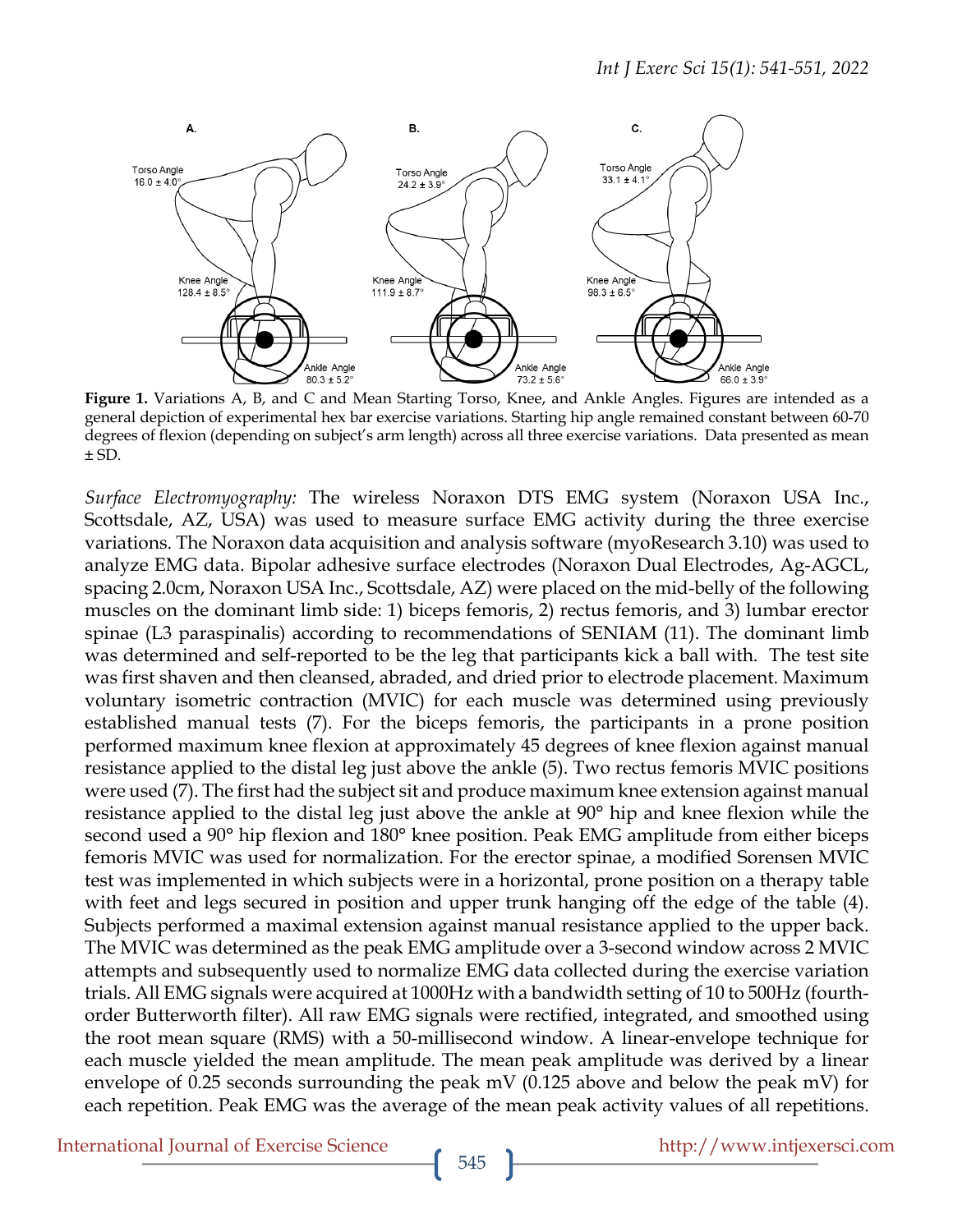Mean EMG was determined as the average of the mean RMS EMG for each repetition. All EMG data was normalized to MVIC.

*Body Composition:* Body composition was analyzed for descriptive measures utilizing multifrequency bioelectrical impedance via the InBody 770 system (Biospace Co. Ltd., South Korea). Before the measurement, subjects' palms and feet were cleansed of any residual electrolytes from bodily fluids. Subjects then stood on the InBody 770 platform with the soles of their feet in contact with the interfaced electrodes. The instrument derived the subjects' body mass, and their age, sex, and height were manually inputted. Subjects then grasped the handheld electrodes with arms fully extended and abducted about 20 degrees. Analysis was performed with the subject motionless. Prior test-retest reliability assessment indicated the following: fat mass (ICC  $= 0.998$ ), fat free mass (ICC = 1.00) and body fat percentage (ICC = 0.995) (23).

## *Statistical Analysis*

All data were assessed during the concentric phase of the lift. Mean values across the three repetitions were utilized for each subject in each of the three variations of the lift. A One-Way Repeated Measures Analysis of Variance (ANOVA) was used to detect any significant differences in normalized EMG values for each muscle among the three exercise variations. In the event of a main effect, a post hoc test with Bonferroni correction was administered for pairwise comparisons. All analyses were performed using Statistical Package for Social Sciences (SPSS) 23 (IBM, Armonk, NY, USA). Significance was set at *p* < 0.05.

## **RESULTS**

Analyses confirmed that each variation was significantly distinct from one another in starting knee, torso, and ankle angles (*p* < 0.0001) (Figure 1, Table 1). From Variation A to C, 1) knee angle decreased (increased flexion), 2) the torso became more upright, and 3) the ankle became more dorsiflexed.

| Variation | Knee (deg)      | Torso (deg)    | Ankle (deg)    |  |
|-----------|-----------------|----------------|----------------|--|
|           | $128.4 \pm 8.5$ | $16.0 \pm 4.0$ | $80.3 \pm 5.2$ |  |
|           | $111.9 \pm 8.7$ | $24.2 \pm 3.9$ | $73.2 \pm 5.6$ |  |
|           | $98.3 \pm 6.5$  | $33.1 \pm 4.1$ | $66.0 \pm 3.9$ |  |

**Table 1.** Starting Knee, Torso, and Ankle Angles across Variations.

Starting knee, torso, and ankle angle was significantly different among the variations (*p* < 0.0001). Data presented as mean ± SD.

A significant main effect for exercise variation was detected for mean normalized EMG amplitude (% MVIC) for the biceps femoris ( $p = 0.003$ ), rectus femoris ( $p \le 0.001$ ), and erector spinae ( $p = 0.009$ ) (Table 2, Figure 2). For the biceps femoris, mean normalized EMG amplitude was significantly greater during Variation A (40.6  $\pm$  17.9%) vs. Variation B (34.0  $\pm$  16.4%, *p* = 0.01) and C (28.1  $\pm$  14.5%,  $p = 0.03$ ) while Variation A and B did not differ significantly ( $p = 0.31$ ). For the rectus femoris, mean normalized EMG amplitude was significantly lower during Variation A (24.7 ± 21.5%) vs. Variation B (35.5 ± 25.4%, *p* = 0.003) and Variation C (62.1 ± 31.3%, *p* < 0.001), and Variations B and C differed significantly  $(p < 0.001)$ . Mean normalized erector spinae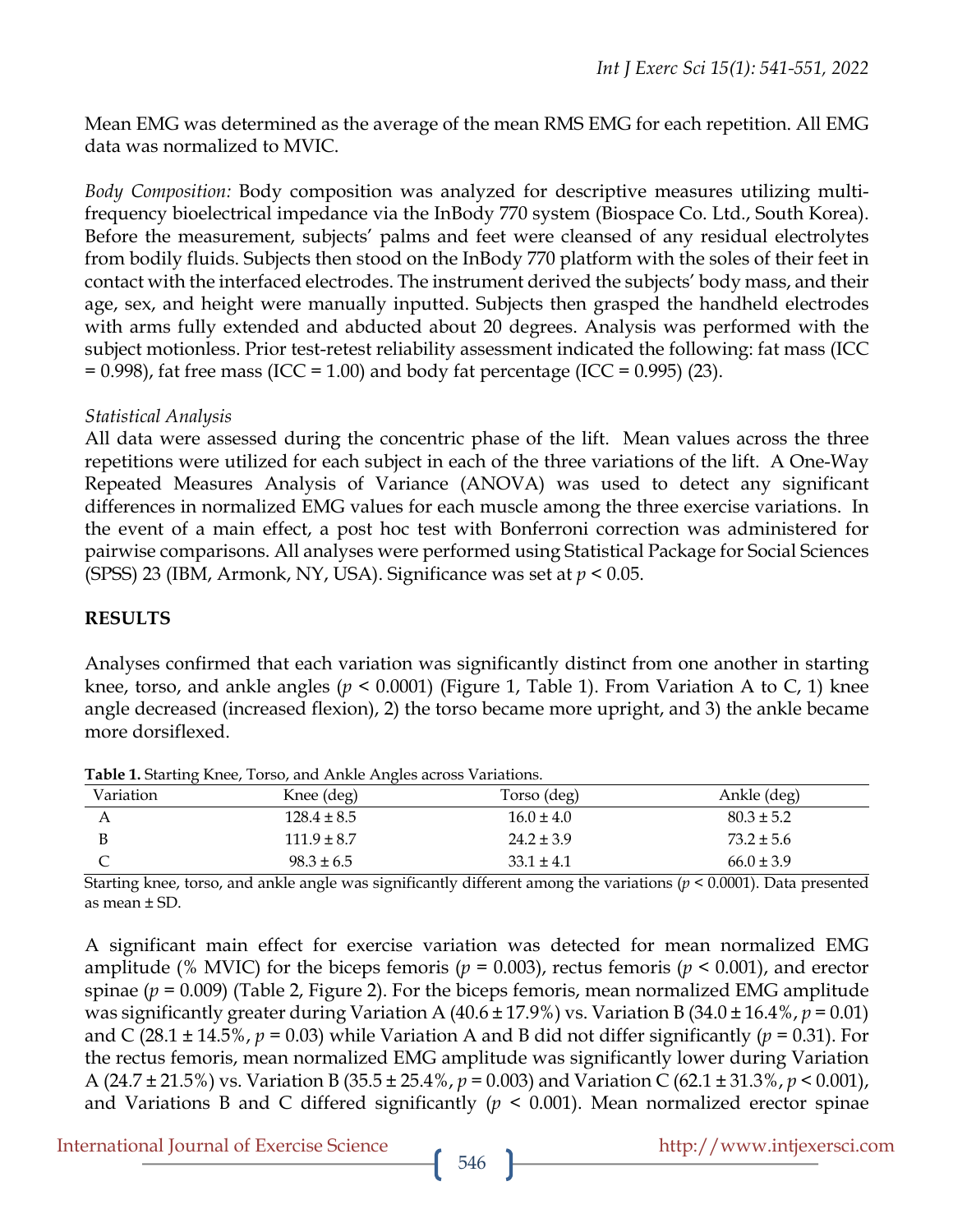activation was significantly greater during Variation A (73.0  $\pm$  27.6%) compared to Variation C  $(54.9 \pm 32.5\%, p = 0.02)$  while Variation A vs. B  $(65.9 \pm 34.4\%)$  and B vs. C were not significantly different ( $p = 0.55$  and  $p = 0.18$ , respectively).

A significant main effect for exercise variation was detected for peak normalized EMG amplitude for the rectus femoris (*p* < 0.001) and erector spinae (*p* = 0.008) (Table 3, Figure 3). For the rectus femoris, peak normalized EMG amplitude was significantly lower during Variation A (46.9 ± 33.0%) vs. Variation B (60.9 ± 38.7%, *p* = 0.02) and Variation C (99.3 ± 41.6%, *p* < 0.001) while Variation B and C also significantly differed ( $p < 0.001$ ). Peak normalized erector spinae activation was significantly greater during Variation A (118.6 ± 47.1%) compared to Variation C  $(89.1 \pm 40.1\%$ ,  $p = 0.01)$  while Variation A vs. B and B vs. C did not differ significantly ( $p = 0.66$ ) and  $p = 0.14$ , respectively).

**Table 2.** Comparison of Mean Normalized EMG Amplitudes across Variations

|                              | Variations      |                 |                 |                | Mean Difference                      |                                        |                                       |
|------------------------------|-----------------|-----------------|-----------------|----------------|--------------------------------------|----------------------------------------|---------------------------------------|
| Muscle                       | A               | B               | C               | Main<br>Effect | $A - B$<br>$(95\% \text{ CI})$       | $A - C$<br>$(95\% \text{ CI})$         | $B - C$<br>$(95\% \text{ CI})$        |
| <b>Biceps</b><br>Femoris (%) | $40.6 \pm 17.9$ | $34.0 \pm 16.4$ | $28.1 \pm 14.5$ | $p = 0.003$    | $6.7 \pm 9.3^*$<br>(1.2, 12.1)       | $12.5 \pm 18.9^*$<br>(1.4, 23.6)       | $5.8 \pm 15.2$<br>$(-3.1, 14.7)$      |
| Rectus<br>Femoris (%)        | $24.7 \pm 21.5$ | $35.5 \pm 25.4$ | $62.1 \pm 31.3$ | p < 0.001      | $-10.8 \pm 12.6*$<br>$(-18.2, -3.4)$ | $-37.4 \pm 19.8^*$<br>$(-49.0, -25.8)$ | $-26.6 \pm 13.2*$<br>$(-34.3, -18.9)$ |
| Erector<br>Spinae $(\%)$     | $73.0 \pm 27.6$ | $65.9 \pm 34.4$ | $54.9 \pm 32.5$ | $p = 0.009$    | $7.1 \pm 22.9$<br>$(-6.4, 20.6)$     | $18.1 \pm 27.4*$<br>(2.1, 34.2)        | $11.1 \pm 24.7$<br>$(-3.4, 25.5)$     |

\**p* < 0.05. Data presented as mean ± standard deviation. CI = Confidence Interval



**Figure 2.** Comparison of Mean Normalized EMG Amplitude across Variations. Data presented as mean± standard deviation. \* Different vs. Variation A (*p* < 0.05), ^ Different vs. Variation A (*p* < 0.005), # Different vs. Variation B (*p*  $< 0.001$ )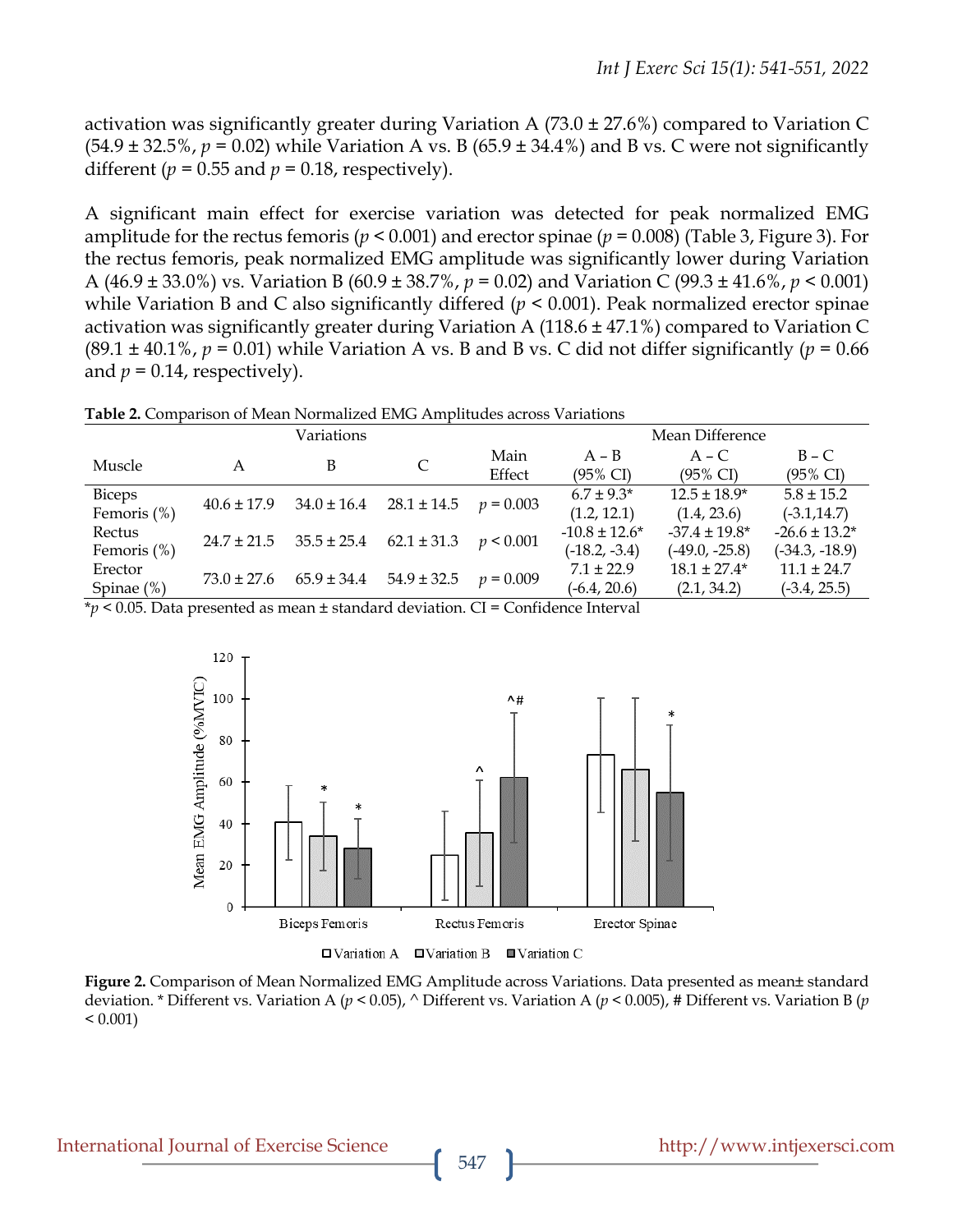| <b>Table 5.</b> Combarison of Fear Indifficultured Enter Altibilities actoss Valiations |                  |                                    |                 |                 |                     |                     |                     |
|-----------------------------------------------------------------------------------------|------------------|------------------------------------|-----------------|-----------------|---------------------|---------------------|---------------------|
|                                                                                         | Variations       |                                    |                 |                 | Mean Difference     |                     |                     |
| Muscle                                                                                  |                  | В                                  |                 | Main            | $A - B$             | $A - C$             | $B - C$             |
|                                                                                         | A                |                                    |                 | Effect          | $(95\% \text{ CI})$ | $(95\% \text{ CI})$ | $(95\% \text{ CI})$ |
| <b>Biceps</b>                                                                           | $69.5 \pm 31.4$  | $63.3 \pm 26.8$                    | $57.9 \pm 14.5$ | $p = 0.13$      | $6.1 \pm 22.7$      | $11.6 \pm 29.8$     | $5.5 \pm 21.1$      |
| Femoris $(\%)$                                                                          |                  |                                    |                 |                 | $(-7.2, 19.5)$      | $(-5.9, 29.0)$      | $(-6.9, 17.9)$      |
| Rectus                                                                                  | $46.9 \pm 33.0$  | $60.9 \pm 38.7$<br>$99.3 \pm 41.6$ |                 | p < 0.001       | $-13.9 \pm 20.5^*$  | $-52.4 \pm 28.2^*$  | $-38.5 \pm 23.6^*$  |
| Femoris $(\%)$                                                                          |                  |                                    |                 | $(-26.0, -1.9)$ | $(-69.0, -35.9)$    | $(-52.3, -24.6)$    |                     |
| Erector                                                                                 | $118.6 \pm 47.1$ | $105.9 \pm 49.4$                   | $89.1 \pm 40.1$ | $p = 0.008$     | $12.7 \pm 44.8$     | $29.5 \pm 38.9*$    | $16.8 \pm 35.0$     |
| Spinae (%)                                                                              |                  |                                    |                 |                 | $(-13.6, 39.0)$     | (6.7, 52.3)         | $(-3.7, 37.4)$      |

rison of Peak Normalized EMG Amplitudes across

\* *p* < 0.05. Data presented as mean ± standard deviation. CI = Confidence Interval



 $\Box$  Variation A  $\Box$  Variation B  $\Box$  Variation C

**Figure 3.** Comparison of Peak Normalized EMG Amplitude across Variations. Data presented as mean± standard deviation. \* Different vs. Variation A (*p* < 0.05), ^ Different vs. Variation A (*p* < 0.001), # Different vs. Variation B (*p*  $< 0.001$ )

#### **DISCUSSION**

The purpose of this study was to examine the effects of different starting positions on the EMG patterns of lifters while using the hexagonal barbell. It was hypothesized that increased knee flexion and a more upright torso would elicit increased rectus femoris activation and decreased erector spinae and biceps femoris activation. Our hypotheses were partially confirmed by this study as increased rectus femoris activation (mean and peak) was evident with increased knee flexion and a more upright torso. Peak and mean erector spinae activation decreased in Variation C compared to Variation A (no differences to Variation B) while mean biceps femoris activation was decreased in Variation C compared to Variations A and B (no differences in peak activations of the biceps femoris).

Our study is one of three studies (1, 6) to examine the EMG profiles of the hexagonal barbell to our knowledge. Camera et al (6) displayed increased quadriceps activity (vastus lateralis) and decreased erector spinae and biceps femoris activity in the hex bar compared to the straight bar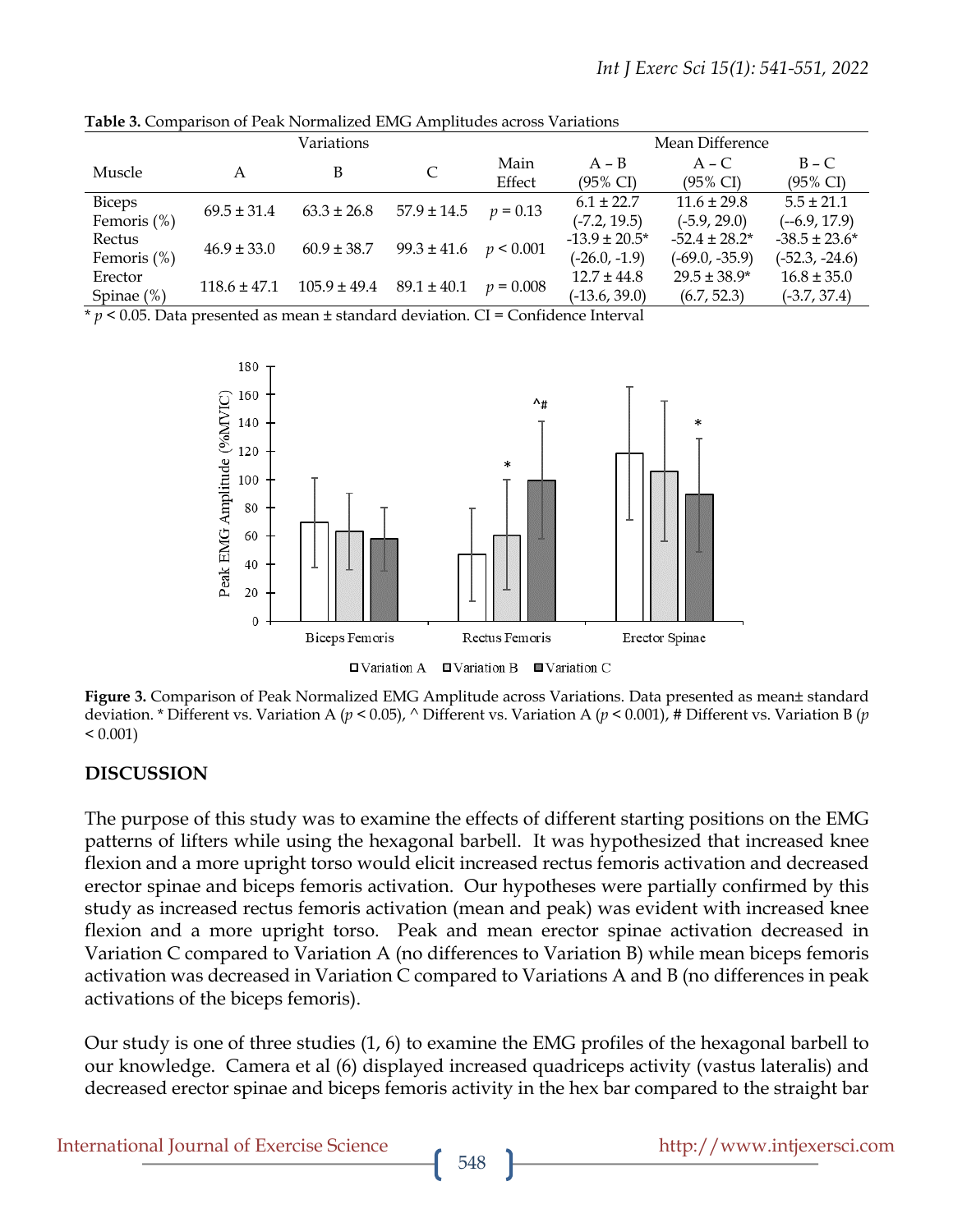(6). Andersen et al (1) displayed similar results with decreased biceps femoris activity in the hex bar, but no differences in erector spinae or gluteus maximus activity (1). Variation C (the more traditional hex bar style deadlift) showed reduced biceps femoris and erector spinae activity and increased rectus femoris activity compared to Variations A and B, which are more akin to a hexbar version of an RDL style lift and a traditional straight bar deadlift, respectively, specifically in terms of starting positions. These results are in partial agreement with Camara et al (6) and Andersen et al (1) with respect to muscle activation patterns comparing the straight bar (similar to Variation B) and the hex bar (similar to Variation C). It should be noted that either of these studies controlled for starting position. In examining research comparing a traditional RDL exercise or a stiff-leg deadlift, erector spinae activity has been shown to be increased when utilizing a stiff-leg approach (12). This research agrees with Iversen et al (12) as increased erector spinae activity was present when comparing the stiff-leg approach (Variation A) to the more traditional hex bar approach (Variation C). In comparing an RDL style lift and a traditional deadlift, increased ankle and knee flexion angles have been shown in the traditional lift (15). These increased angles also led to increased ankle and knee torques, which in turn increased rectus femoris and gluteus maximus activity (15) and increased vastus lateralis but reduced gastrocnemius activity (3). We observed similar results when utilizing these positions on a hex bar, as the increased ankle and knee flexion (going from Variation A to B) led to increased rectus femoris (mean and peak) and biceps femoris (mean) activity. There were, however, no changes in erector spinae activity between the two styles.

This study agrees with other studies which have shown altered muscle activation patterns based on different body positions (15, 20, 21). Part of the alteration in this study is not simply the starting angular changes but also the bar position. Variation C has a hand position closest to the ankle joint while Variations A and B are slightly more anterior to the body. The location of the weight can change the angular requirements of the body during the movement. During a traditional deadlift, as the bar moves closer to the ankle, the knee flexion tends to be reduced while the torso and pelvic angles tend to increase, leading to decreased quadriceps (vastus lateralis) activity and increased biceps femoris and lumbar erector spinae activity (9). In the hex bar deadlift, this phenomenon is the opposite. As the weight moved closer to the ankle, quadriceps (rectus femoris) activity increased while biceps femoris and erector spinae decreased. With the traditional bar, the bar moving closer to the ankle prevents increased flexion of the tibia, thereby changing the available patterns for completing the lift. Due to the shape of the hex barbell, there is more flexibility in terms of starting positions of the lift. As the knee flexion angle increases (similar to Variation C), there is an increased knee joint moment (13), which can result in the need for increased muscle activation to overcome the external load.

There are a few limitations to consider within this study. First, this data only concerns the concentric phase of the lift with a controlled tempo. Many lifting programs do not control tempo so it may be tougher to generalize the results considering this factor. As starting angle was a main part of the research conducted, it was important to return the weight back to the same position between repetitions. This created large inter-subject variability in the eccentric data, and it was subsequently not examined. Lastly, fat distribution could be a factor that influences surface EMG measurements due to its impact of signal impedance. Therefore, between-group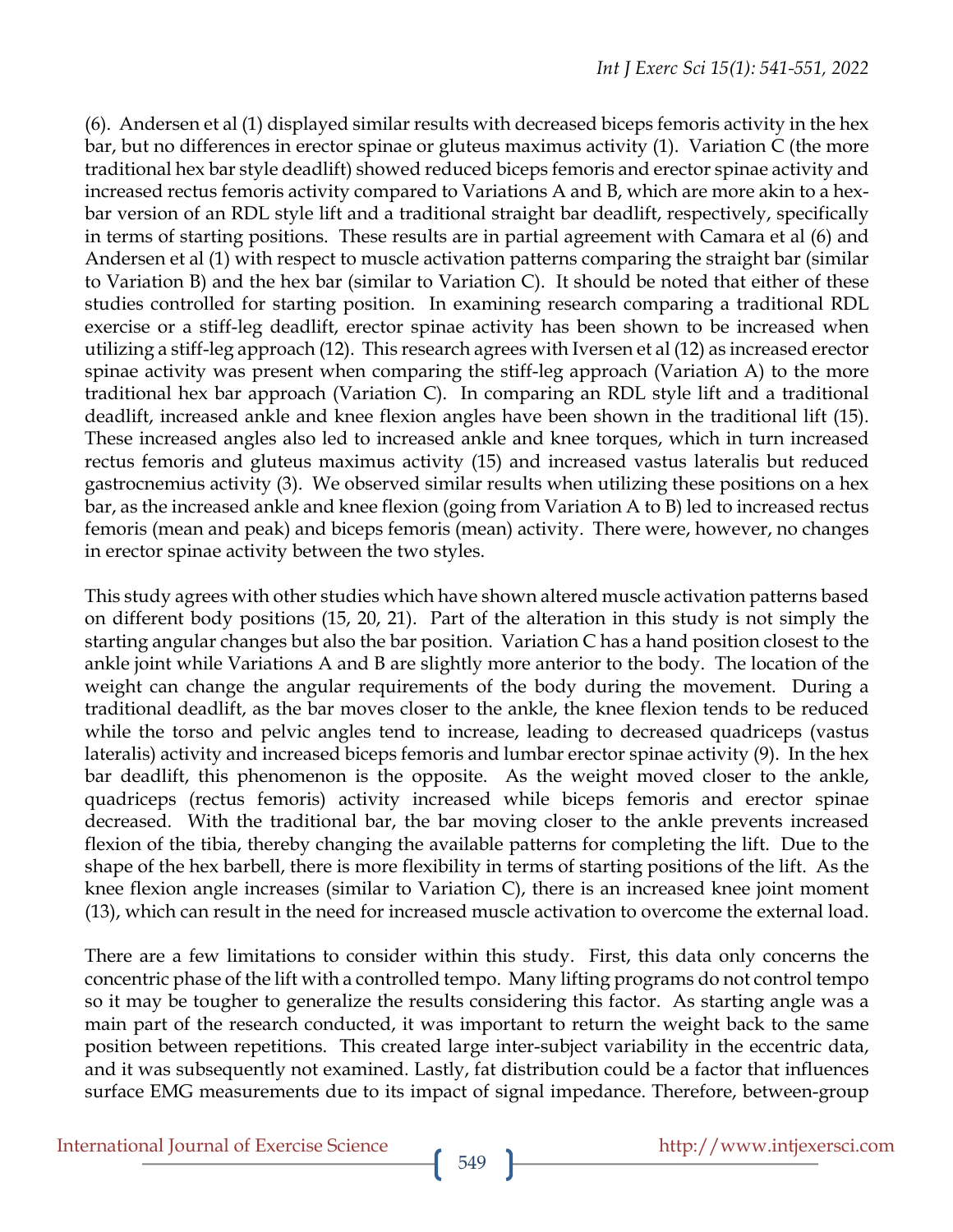analyses, such as between sexes, could not be performed for EMG data; data were limited to within-group/crossover analyses.

The findings of the current study indicate that the starting position of a deadlift exercise while using a hexagonal barbell has a significant impact on the muscle recruitment patterns. Using a more flexed knee and ankle with a more upright torso increases the recruitment of the rectus femoris while decreasing the recruitment of the biceps femoris and erector spinae. This is an important factor for coaches, athletes, physical therapists, and athletic trainers to consider when designing programs, based on the desired goal of the exercise as muscle patterns are changed. Posterior chain recruitment decreases as the flexion angles of the knee and ankle increase. Utilizing a more stiff-legged posture may help to better target the erector spinae and biceps femoris when using a hexagonal barbell.

#### **REFERENCES**

1. Andersen V, Fimland MS, Mo DA, Iversen VM, Vederhus T, Rockland Hellebø LR, et al. Electromyographic comparison of barbell deadlift, hex bar deadlift, and hip thrust exercises: A cross-over study. J Strength Cond Res 32(3): 587–93, 2018.

2. Beeler MK. A kinematic, kinetic, and electromyographic analysis of the partial and conventional deadlift in resistance-trained males. Univ S D Unpubl Grad Thesis, 2016.

3. Bezerra ES, Simao R, Fleck SJ, Paz G, Maia M, Costa PB, et al. Electromyographic activity of lower body muscles during the deadlift and still-legged deadlift. JEPonline 16(3): 30–9, 2013.

4. Biviá-Roig G, Lisón JF, Sánchez-Zuriaga D. Determining the optimal maximal and submaximal voluntary contraction tests for normalizing the erector spinae muscles. PeerJ 7: e7824, 2019.

5. Boren K, Conrey C, Le Coguic J, Paprocki L, Voight M, Robinson TK. Electromyographic analysis of gluteus medius and gluteus maximus during rehabilitation exercises. Int J Sports Phys Ther 6(3): 206–23, 2011.

6. Camara KD, Coburn JW, Dunnick DD, Brown LE, Galpin AJ, Costa PB. An examination of muscle activation and power characteristics while performing the deadlift exercise with straight and hexagonal barbells. J Strength Cond Res 30(5): 1183–8, 2016.

7. Contreras B, Vigotsky AD, Schoenfeld BJ, Beardsley C, Cronin J. A comparison of gluteus maximus, biceps femoris, and vastus lateralis electromyographic activity in the back squat and barbell hip thrust exercises. J Appl Biomech 31(6): 452–8, 2015.

8. Ebel K, Rizor R. Teaching the hang clean and overcoming common obstacles. Strength Cond J 24(3): 32–6, 2002.

9. Edington C, Greening C, Kmet N, Philipenko N, Purves L, Stevens J, et al. The effect of set up position on EMG amplitude, lumbar spine kinetics, and total force output during maximal isometric conventional-stance deadlifts. Sports Basel 6(3), 2018.

10. Escamilla RF, Francisco AC, Kayes AV, Speer KP, Moorman CT 3rd. An electromyographic analysis of sumo and conventional style deadlifts. Med Sci Sports Exerc 34(4): 682–8, 2002.

11. Hermens HJ, Freriks B, Disselhorst-Klug C, Rau G. Development of recommendations for SEMG sensors and sensor placement procedures. J Electromyogr Kinesiol 10(5): 361–74, 2000.

12. Iversen VM, Mork PJ, Vasseljen O, Bergquist R, Fimland MS. Multiple-joint exercises using elastic resistance bands vs. conventional resistance-training equipment: A cross-over study. Eur J Sport Sci 17(8): 973–82, 2017.

13. La Marche J. Biomechanical effects of shod vs unshod deadlift in males. Iowa State Univ Digit Repos Unpubl Thesis 17040, 2019.